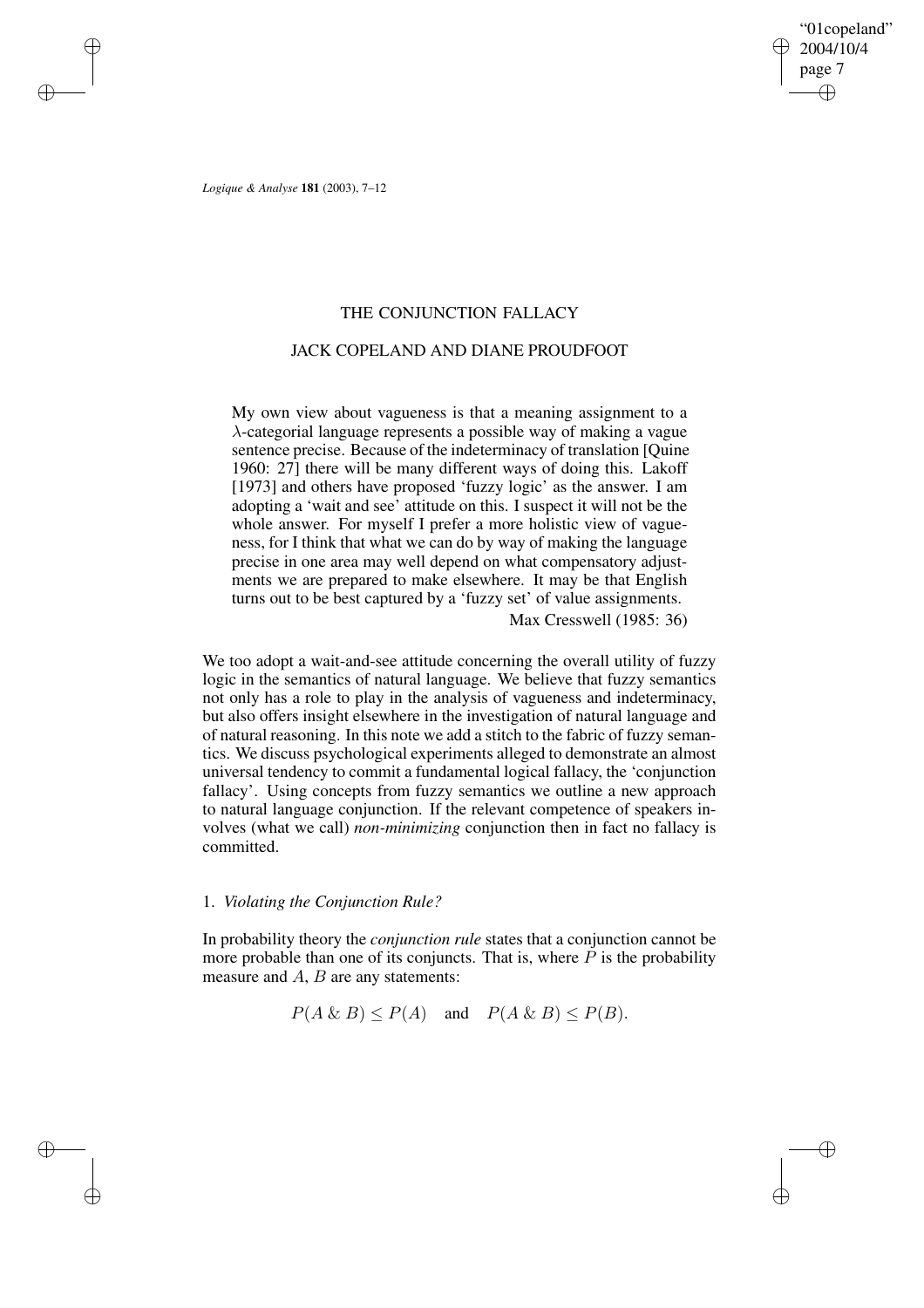### "01copeland" 2004/10/4 page 8 ✐ ✐

✐

✐

#### 8 JACK COPELAND AND DIANE PROUDFOOT

The *conjunction fallacy* is the violation of the conjunction rule (Tversky and Kahneman 1983).

In a famous series of experiments designed to assess natural probability judgements, subjects were asked to assign probabilities (or frequencies) to a conjunction and to its conjuncts (care being taken to eliminate deviant interpretations of the conjunction and its conjuncts, and of the meaning of 'probability'). The subject-matters and formats of the tests, and the degree of statistical sophistication of the (more than 3,000) subjects, varied. One notorious example (tested on undergraduates at the University of British Columbia) is as follows. The subjects were told

Linda is 31 years old, single, outspoken and very bright. She majored in philosophy. As a student, she was deeply concerned with issues of discrimination and social justice, and also participated in anti-nuclear demonstrations. (*ibid.*, p. 297)

and were asked which of the following is more probable:

Linda is a bank teller.

Linda is a bank teller and is active in the feminist movement. (*ibid.*, p. 299)

85% of subjects rated the conjunction more probable than the conjunct, 'in a flagrant violation of the conjunction rule' (*ibid.*, p. 299). This result is robust across different tests, despite 'increasingly desperate manipulations designed to induce subjects to obey the conjunction rule' *(ibid., p.* 299).<sup>1</sup>

The 'Linda' experiment is designed to elicit the conjunction fallacy by exploiting the differing degrees of 'representativeness' (of a stereotypical Linda) of the conjunction and the conjunct (when Linda was 'identified merely as a "31-year-old woman", almost all respondents obeyed the conjunction rule' (*ibid.*, p. 305)). The same effect is seen when the conjunction expresses a causal or motivational connection. Tversky and Kahneman diagnose the 'stubborn failures' (*ibid.*, p. 297) to conform to the conjunction rule as follows: ordinary probability judgements are conflated with, or biased by, other judgements — of representativeness and causal connection — that the tasks naturally elicit. The inability, given concrete examples, to see the conjunction rule as decisive is, they suggest, analogous to a child's inability,

<sup>1</sup> Conformity to the conjunction rule increases in gambling tasks, 'which promot[e] extensional reasoning by emphasizing the conditions under which the bets will pay off' (*ibid.*, p. 304). In a gambling situation, the relevant outcomes are treated bivalently.

✐

✐

✐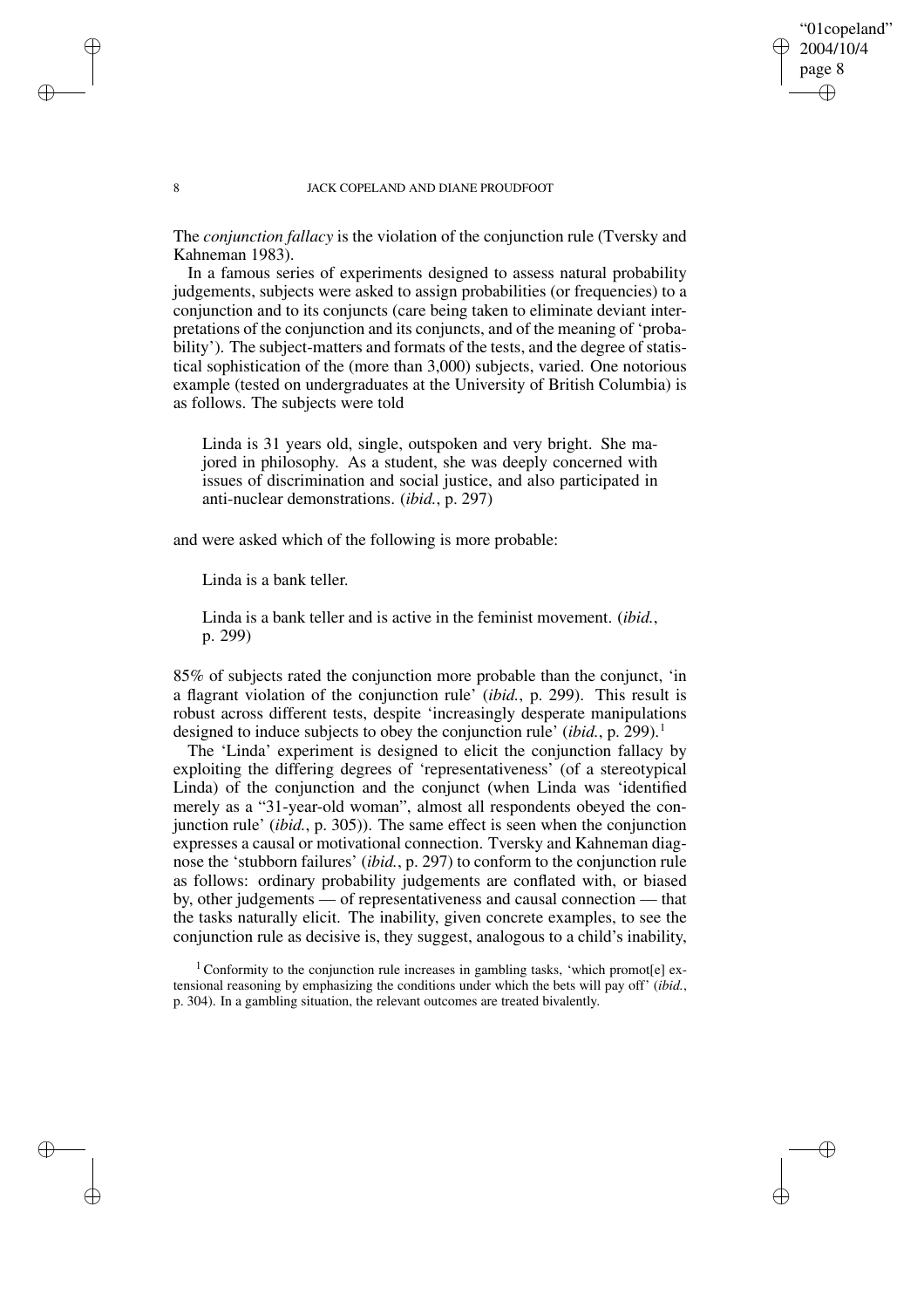#### THE CONJUNCTION FALLACY 9

at a certain developmental stage, to see the conservation of volume rule as decisive (*ibid.*, p. 300). Tversky and Kahneman's work has, it is claimed, 'bleak implications for human rationality' (Nisbett & Borgida 1975, p. 935).

In our view, it is far from the case that Tversky, Kahneman, and their supporters have established that the judgements elicited in the 'Linda' experiment are instances of the conjunction fallacy. Indeed these judgements are not necessarily fallacious.

### 2. *Fuzzy Logic*

✐

✐

✐

✐

Fuzzy logic aims to extend ordinary deductive methods to situations in which the information available may be only partly true. In fuzzy logic each statement has some numerical *degree* of truth or falsity. These degrees are the truth-values of the logic, and for full generality continuum-many values are usually permitted. Every statement under consideration is taken to have a value lying in the closed interval  $[0, 1]$  of the real numbers ('closed' meaning simply that the end-points 0 and 1 are included in the interval). 0 represents complete or determinate falsehood, 1 complete or determinate truth.<sup>2</sup>

The three-valued approach (True, False, and Neither), with its one nonclassical value, has little to recommend it by comparison. With only three values to hand, all statements that are neither completely true nor completely false have to be thrown indiscriminately into the Neither box. This eliminates much significant information, for example that  $A$  is truer than  $B$ , or that  $C$  is nearly but not completely true, or that drawing a valid inference will produce a conclusion that is no less true than the premiss. The three-valued approach cannot generate a helpful extension of the classical theory of inference, since the effect of assigning a statement the catch-all value Neither is simply to prevent us from usefully employing it as a premiss in inference. It is of no practical assistance to be told that if one or the other premiss of an application of modus ponens has the value Neither, then the conclusion is either True or Neither (as in Łukasiewicz 1920: 88 and 1930: 166).

The standard truth conditions in fuzzy semantics for propositional compounds are as follows.

- $(\sim)$   $v(\sim A) = 1 v(A)$ (− is subtraction)
- (&)  $v(A \& B) = min(v(A), v(B))$

 $2$  (Copeland 1997) defends fuzzy logic from a number of popular but misguided objections, for example that fuzzy logic is encumbered by 'excess precision', and that fuzzy logic is unable to cope with 'higher-order' vagueness.

"01copeland" 2004/10/4 page 9

✐

✐

✐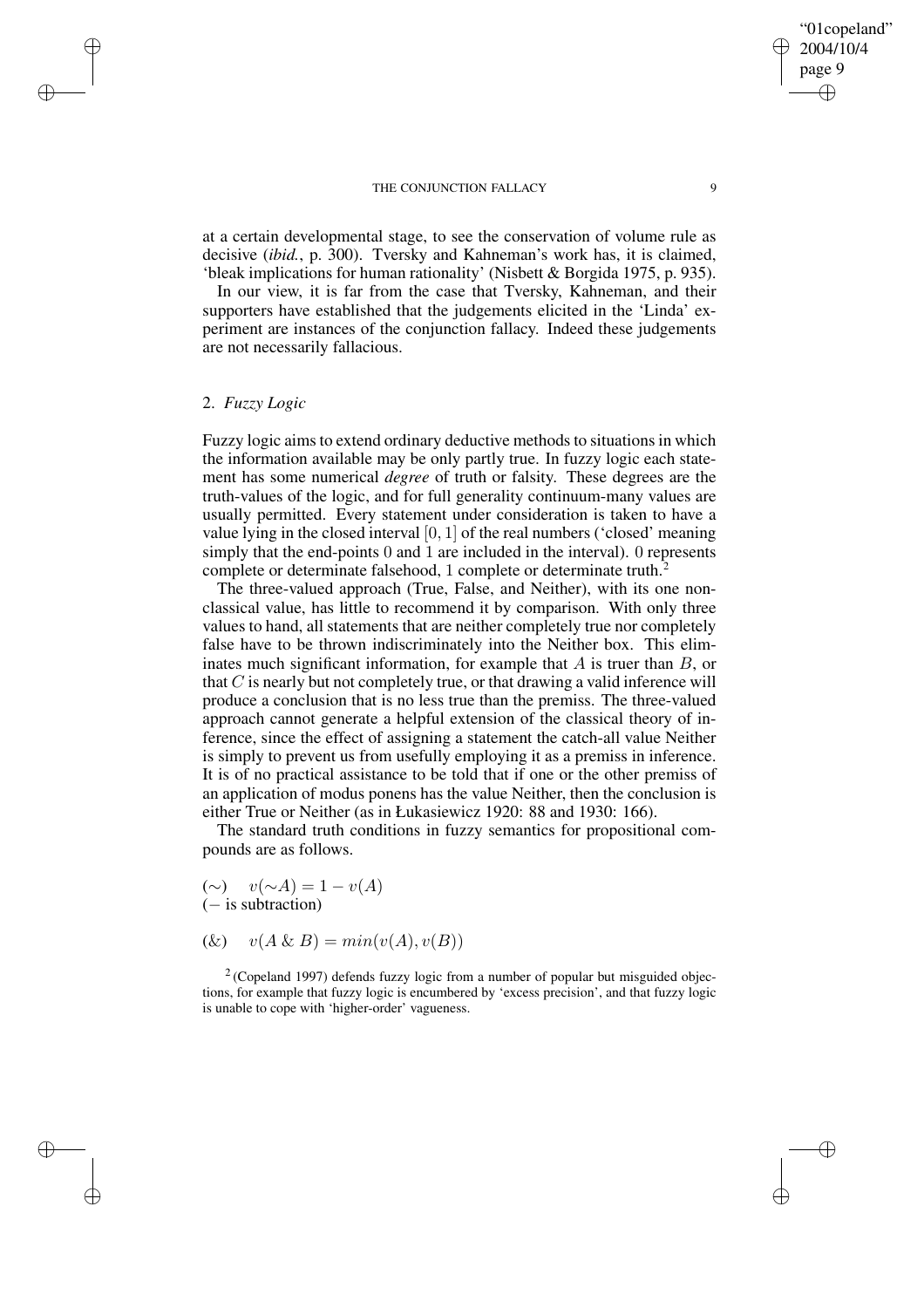✐

✐

#### 10 JACK COPELAND AND DIANE PROUDFOOT

 $(min(i, j)$  is the smaller of the two numbers i and j)

- (∨)  $v(A \vee B) = max(v(A), v(B))$  $(max(i, j)$  is the larger of i and j)
- (→)  $v(A \to B) = 1$  if  $v(B) \ge v(A)$ ;  $v(A \to B) = 1 (v(A)$  $v(B)$ ) if  $v(B) < v(A)$ .

The above semantics has its origins in (Łukasiewicz 1922), where Łukasiewicz introduced the now familiar plethora of values while retaining what are in effect the classical rules for evaluating compounds. Łukasiewicz interpreted the values of his calculus as degrees of probability (1922: 130). Zadeh took over Łukasiewicz's formal apparatus and interpreted the values of the calculus as degrees of truth (Zadeh 1975). Is there any reason, however, to expect that Łukasiewicz's rules — and in particular the conjunction rule  $(\&)$ — transfer satisfactorily from a domain of degrees of probability to one of degrees of truth?

### 3. *Non-Minimizing Conjunction*

Williamson (1994: 115) shows that  $(k)$  follows from three principles which 'seem plausible':

 $(k_1)$   $v(A) \le v(A \& A)$ 

$$
(\&2)
$$
  $v(A \& B) \leq v(A)$  and  $v(A \& B) \leq v(B)$ 

 $(\&$ <sub>3</sub>) If  $v(A') \le v(A)$  and  $v(B') \le v(B)$  then  $v(A' \& B') \le v(A \& B)$ .

We reject  $(\&_2)$ . Williamson says in support of  $(\&_2)$ : 'if [A] fails to be true to a certain degree,  $[A \& B]$  also fails to be true to that degree, for the latter claim merely adds something to the former' (*ibid.*). We suggest, on the contrary, that when a new piece of information is added to a totality, the new totality may possess an overall degree of truth that is higher than that of the old. Suppose that  $v(A) = 0$  and  $v(B) = 1$ . It seems harsh to say that the totality of information  $A, B$  is completely lacking in truth. If the totality is put forward as a representation of the world, there is *some* truth to what is asserted. Part of the representation is completely true, so the representation as a whole is partly true. And there seems no relevant difference between the joint assertion of the individual statements  $A$  and  $B$  and the assertion of their conjunction. Furthermore, since we advocate an account of entailment according to which a valid entailment preserves (or nearly preserves

✐

✐

✐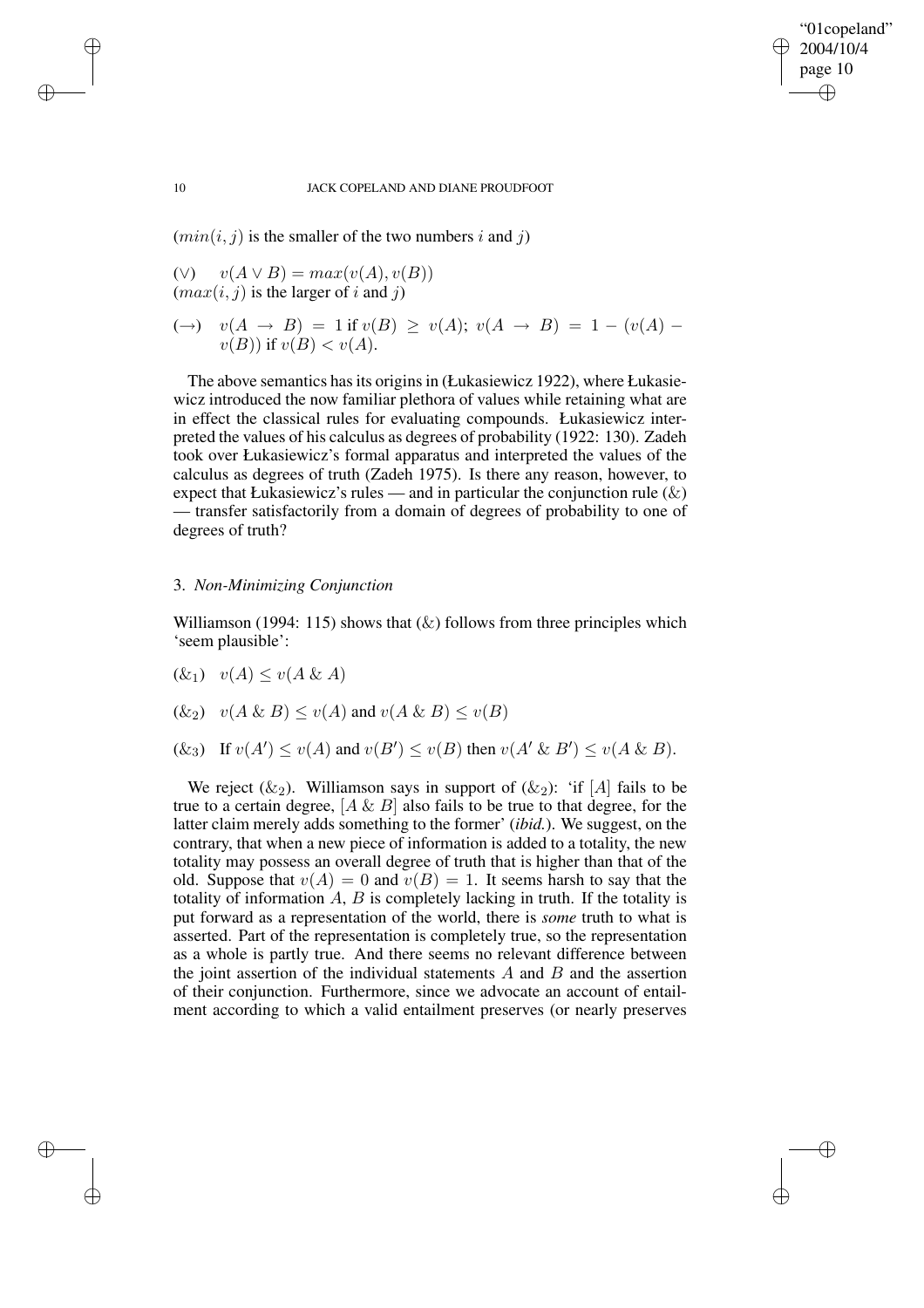#### THE CONJUNCTION FALLACY 11

(Copeland 1997)) the overall degree of truth of the premisses, the entailment  $A, B \vdash (A \& B)$ , which we endorse, guarantees that the conjunction is partly true if the premisses jointly are so. Thus we replace  $(\&_2)$  by the inequality

$$
(\&\geq)\ \ v(A\ \&\ B) \geq \min(v(A), v(B)).^3
$$

✐

✐

✐

✐

Non-minimizing conjunction operators are those that satisfy  $(\&\>)$ .

This approach invites formal development, which we shall not pursue here. The important point is that subjects who endorse an instance of  $(\&_{>})$  do not thereby evidence a departure from rationality. A subject who (given appropriate background information) agrees with the statement 'Linda is more likely to be a feminist bank teller than she is likely to be a bank teller' (Tversky and Kahneman 1983: 299) may indeed be behaving rationally if they mean to indicate that (given the background information) the degree of truth of 'Linda is a feminist bank teller' is more likely than not to exceed the degree of truth of 'Linda is a bank teller'.

> Department of Philosophy University of Canterbury Private Bag 4800 Christchurch New Zealand E-mail: jack.copeland@canterbury.ac.nz diane.proudfoot@canterbury.ac.nz

## **REFERENCES**

### Borkowski, L. (ed.) 1970 *Jan Łukasiewicz: Selected Works*, Amsterdam: North Holland.

 $3$  Edgington (1996) also questions ( $\&$ ) in the setting of fuzzy logic but proposes an account according to which

$$
v(A \& B) \le min(v(A), v(B))
$$
. (p. 306)

Nevertheless, her small-red-ball example is instructive in the present connection.

Suppose:  $v(Ra) = 1$ ,  $v(Sa) = 0.5$ , [and]  $v(Rb) = 0.5$ ,  $v(Sb) = 0.5$  ... According to (&),  $v(Ra \& Sa) = v(Rb \& Sb) = 0.5$ . But it is plausible that a is a better case for 'red and small' than  $b$ : both are borderline in size, and  $a$  is clearly red while  $b$  is not. 'Bring me a ball which is red and small; if you can't find a clear case, bring the closest you can find.' Would not  $a$  — perfectly red and arguably small — be a better choice than b? (*ibid.*, p. 304)

"01copeland" 2004/10/4 page 11

✐

✐

✐